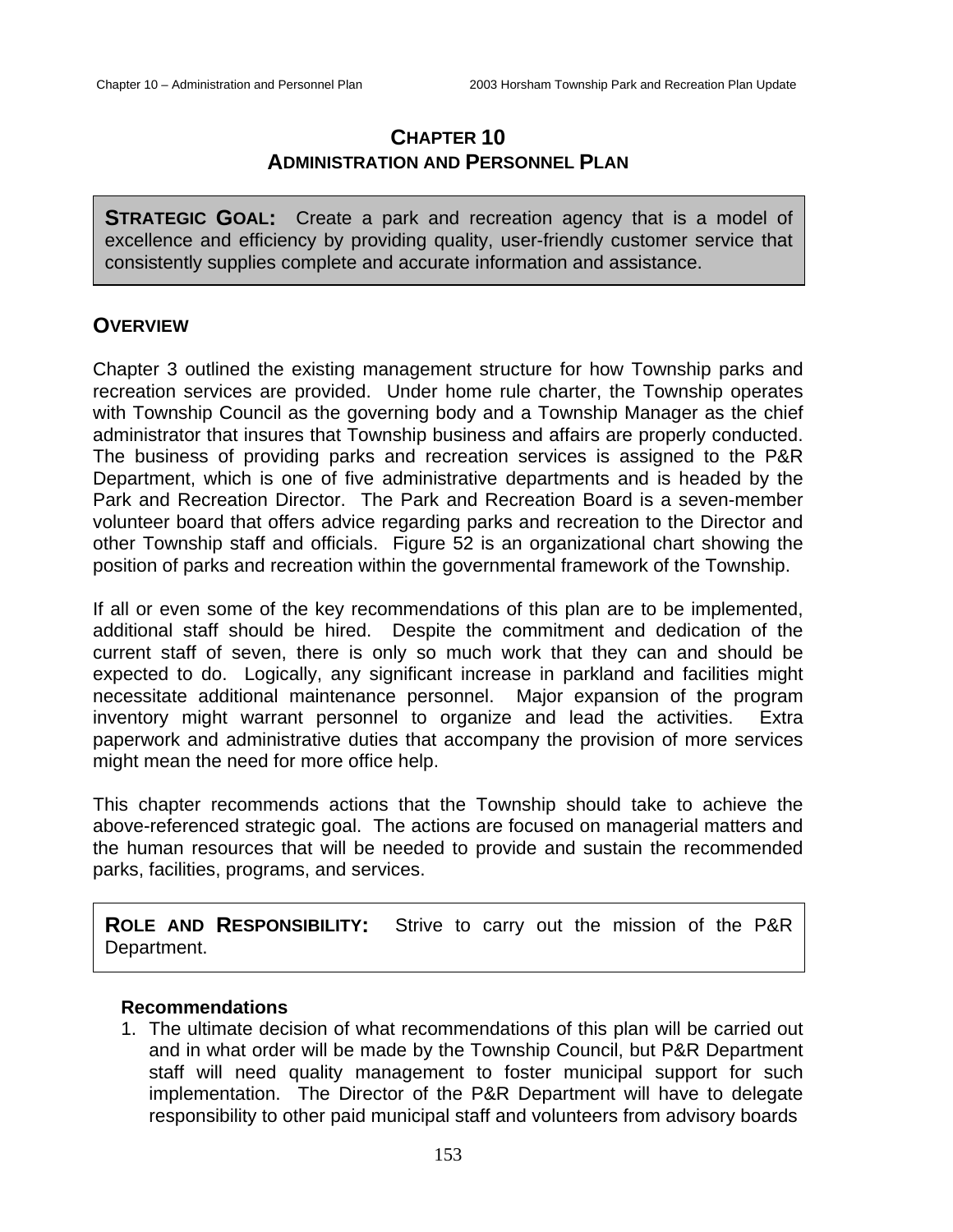### Figure 52 Organizational Chart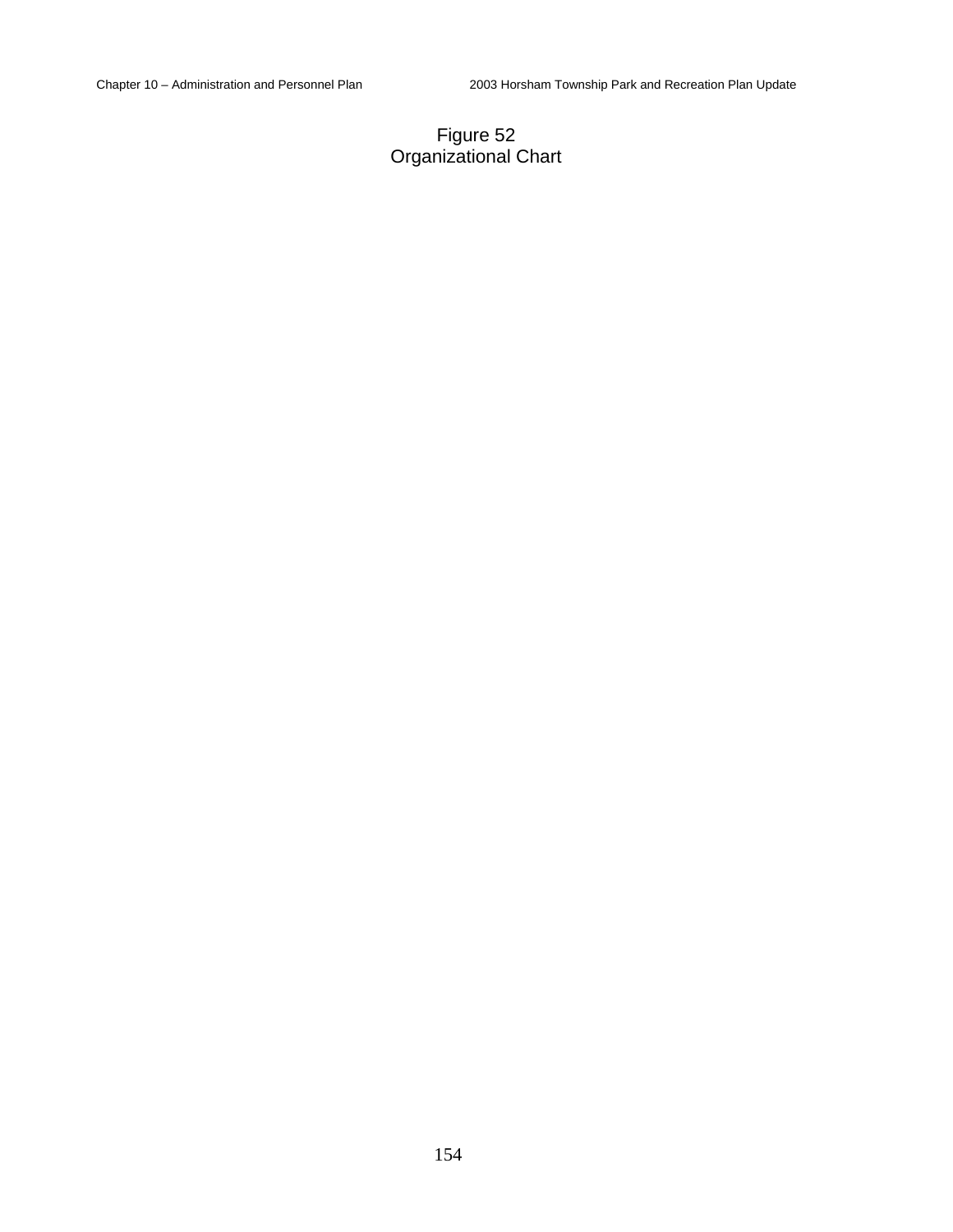to not only carry out the recommendations, but also to facilitate endorsement of the long-range vision from decision-makers.

- The key to success will be teamwork. The P&R Department should be comprised of competent professionals dedicated to the park and recreation field and who are committed to the initiatives proposed in this plan. Achievement of the mission statement should be the guiding principle of all personnel responsibilities.
- For the plan to be successful in meeting the park and recreation needs of the community, a local group will need to assume a leadership role. The Park and Recreation Board logically should be charged with this responsibility. The Board should work with the Director to advocate the plan as an appropriate guide for future action and gain broad-based public support.
- 2. Again, it is important to emphasize the need to harness the collective resources of all providers of recreation to meet the needs of customers. The Director should be responsible for engaging collaborative ventures with partners from within and outside the township.
- 3. It is imperative that the Township understand the needs and preferences of customers. An on-going public participation process to bring customers into the parks and recreation system should be maintained and enhanced.

**ROLE AND RESPONSIBILITY:** Achieve an effective organizational structure comprised of professional P&R Department staff, the Park and Recreation Board, and working relationships with community leaders and managers.

- 4. It is recommended that the current, basic organizational structure presented in Figure 52 be maintained. The P&R Department should remain as a cabinet level entity working in conjunction with the advisory Park and Recreation Board.
- 5. Annual goals and performance objectives should be determined as a collaborative effort between P&R Department staff and the Board.
- 6. The Board should continue as an advisory body, recommending policy and priorities compatible with the broader Departmental and municipal goals and philosophies.
	- Members should be appointed for their knowledge and interest in the field of parks and recreation. Consideration should be given to trying to appoint members from each of the Township's five customer service areas to achieve a geographical balance in representation, if possible. Furthermore, each member should serve as a liaison between Council and the residents of their respective area.
	- Recruit persons with expertise needed by the Board as new members are needed and vacant terms of office are filled. Provide orientation for new members.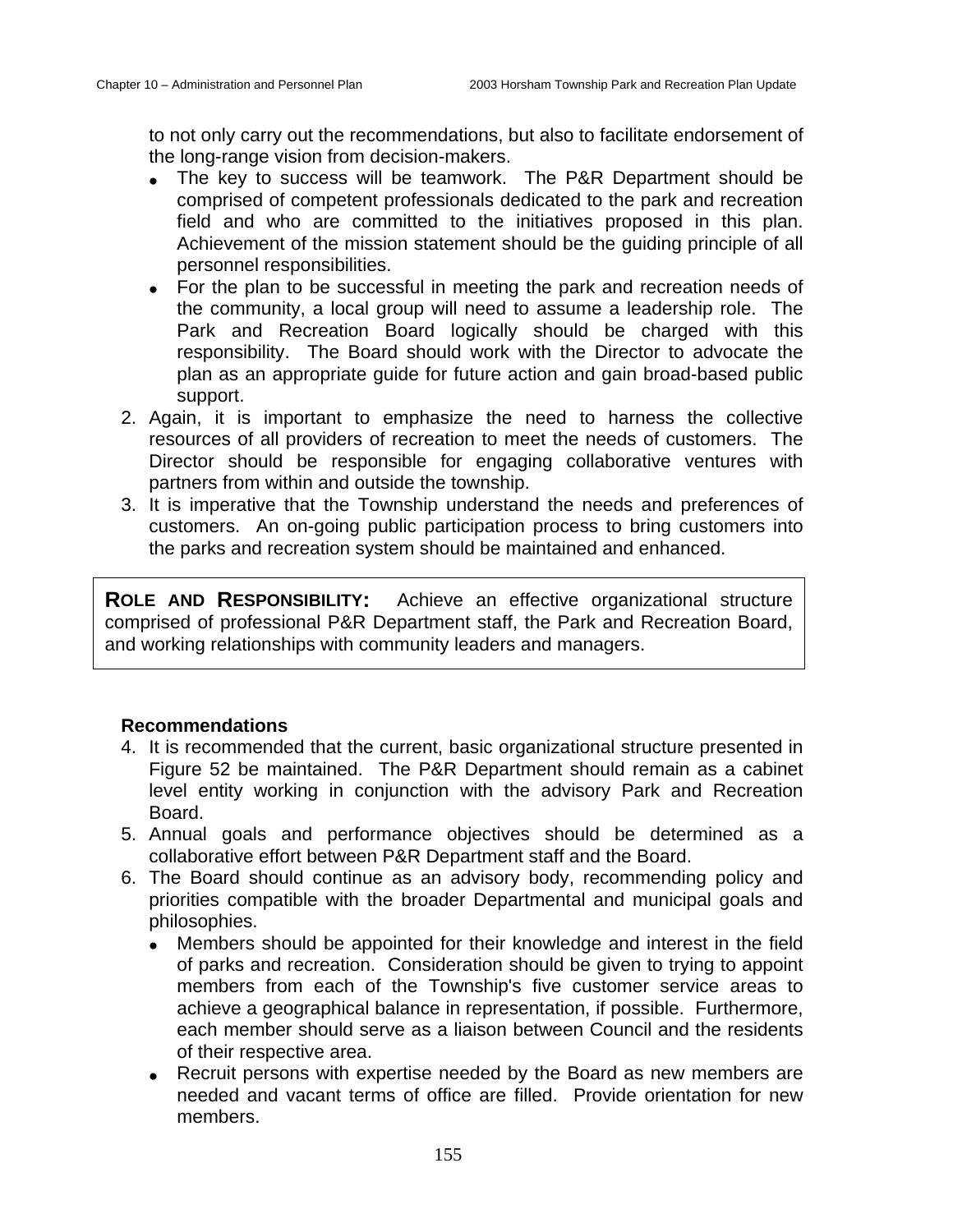- Consider establishing issue-oriented Board committees to address key issues, such as partnerships, sports, trails, the dog park, the indoor gymnasium, and the swimming pool/aquatic center. Working meetings independent of the monthly meetings should be held by the committees for them to be successful.
- The Board should also serve as a limited administrative body. Members might need to actively and regularly commit time and work towards helping to formulate and present detailed proposals for Council review and approval.
- The Park and Recreation Board should continue to meet on a monthly basis, and more frequently as needed. The Chairman of the Board should make sure that the Board's views are presented during Council meetings. Special meetings should be held at times when important issues affecting the Board arise.
- Joint meetings between the Park and Recreation Board, Planning Commission, Environmental Advisory Board, and Township Council should be held as issues arise and on an annual basis to review what has been accomplished, and to establish a working program for reaching future goals in the months ahead.
- Someone from the Park and Recreation Board should go to the regularly scheduled Council meetings to maintain an effective working dialogue. Additionally, a member from the Board should go to the Planning Commission meetings to review plan submissions for compliance with park and recreation policies.
- An agenda should be prepared and distributed to Board members prior to each meeting, and should be used to provide structure to the meeting's order of business. The Board should follow parliamentary procedure to ensure timely progress toward discussing subjects and accomplishing the goals of its meetings.
- Cooperative working relationships between the Board and municipal staff and other officials should be improved by opening lines of communication. More effective communication should be facilitated by exchanging copies of minutes from municipal body meetings, personal interaction, and regular coordinative meetings. Plan submissions from the Planning Commission should be consistently routed to the Parks and Recreation Board for comment.
- 7. The P&R Department should attend regular working meetings to team with other Township departments to maximize resources and agree to interrelationships. For example, collaboration with the Public Works department might be necessary for major maintenance and capital improvement projects being undertaken in-house, and Police Department coordination on park watch/ambassador programs.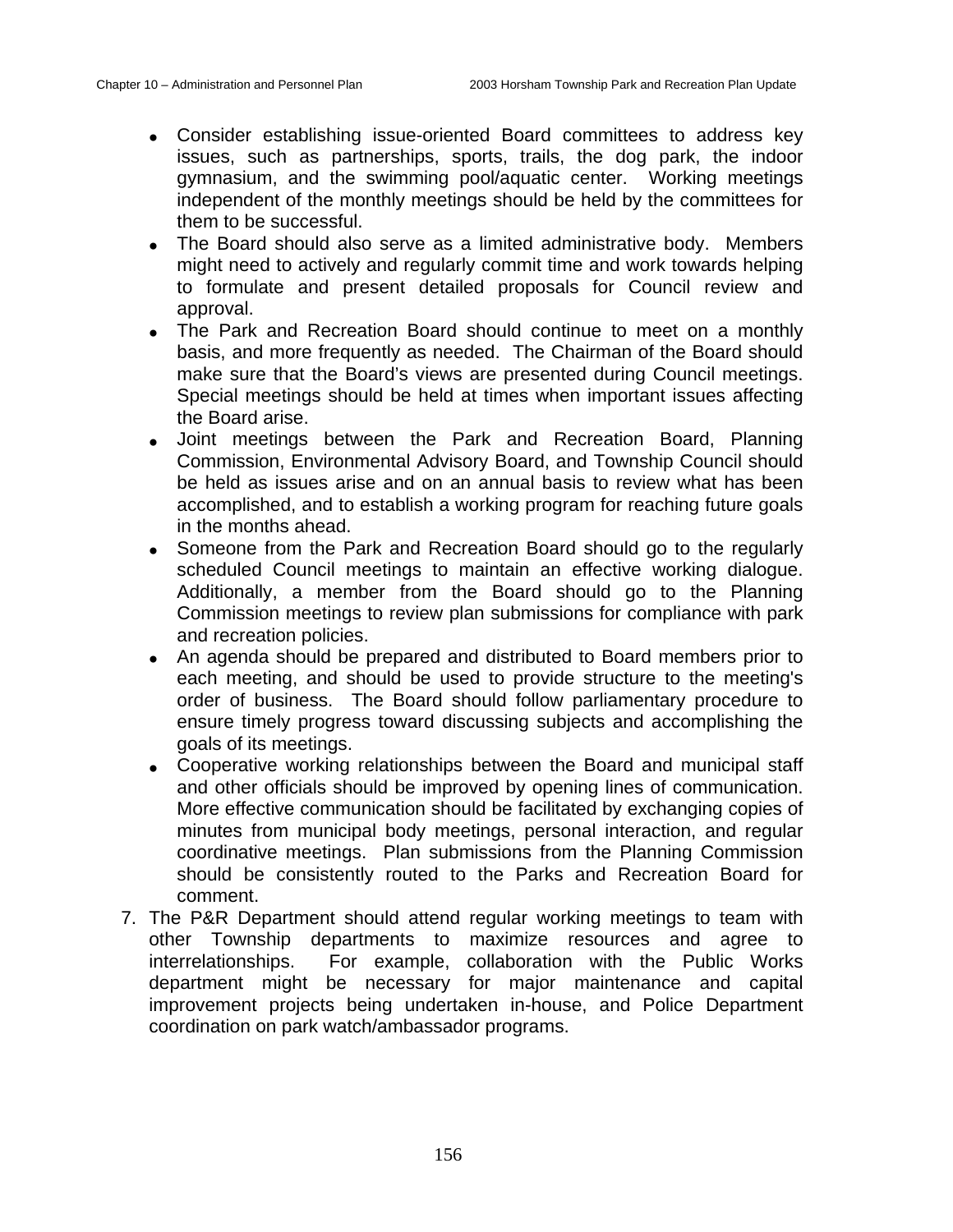**ROLE AND RESPONSIBILITY:** Maintain an adequate staffing level with personnel that work together as a team and yet have defined job descriptions.

### **Recommendations**

- 8. The P&R Department should continue to be headed by a well-qualified Director. The Director should advise Board members in the formation of proposed policy for Council consideration and should oversee all Department business and affairs to insure that they are conducted consistent with the Board's priorities and guidelines and to comply with applicable State and Federal laws pertaining to the provision of public park and recreation services. The Director also should manage and supervise other departmental staff.
- 9. The P&R Department should be ever cognizant of the extensive planned expansion of parks and recreation services to be offered by the Township in the future. The Director should closely monitor the rate at which new land is acquired, additional facilities are developed, and programs are expanded to effectively gauge the time when the staffing level should be increased. Proposals for additional staff should be presented during the annual budget process, which is a logical opportunity to assess the workload capacities of existing staff relative to the services to be rendered in the upcoming year.

It is difficult to forecast precisely how many additional staff will be needed and at what times hiring should take place. Those decisions will be largely governed by the rate at which the recommendations of this plan will be implemented. The final chapter of this plan (Chapter 11) will offer guidelines presented in a 5-Year Operating Budget.

Another matter that will affect personnel decisions is the extent to which the P&R Department can rely on contracting work to the private sector. Presently, the Department contracts grass maintenance at select open space sites (i.e., basins) and contracts with companies to provide instructors and counselors for various recreation programs that are offered. This practice reduces the cost of service delivery by lowering staffing levels and equipment/supplies budgets.

• Procedures for contracting out certain elements of service delivery should be established.

Despite making a general assumption that work will be contracted out, as appropriate, it appears that the following additional personnel (eventually brought onto the P&R Department's payroll) would greatly facilitate achieving various key goals of this plan over the next 10 years:

• Parks Superintendent – This person would be responsible for design, construction, and maintenance of recreation and park areas and facilities. He or she would direct the work of other employees and contracted labor engaged in the planning, design, construction, landscaping, and maintenance. The person would also assist the Director in details of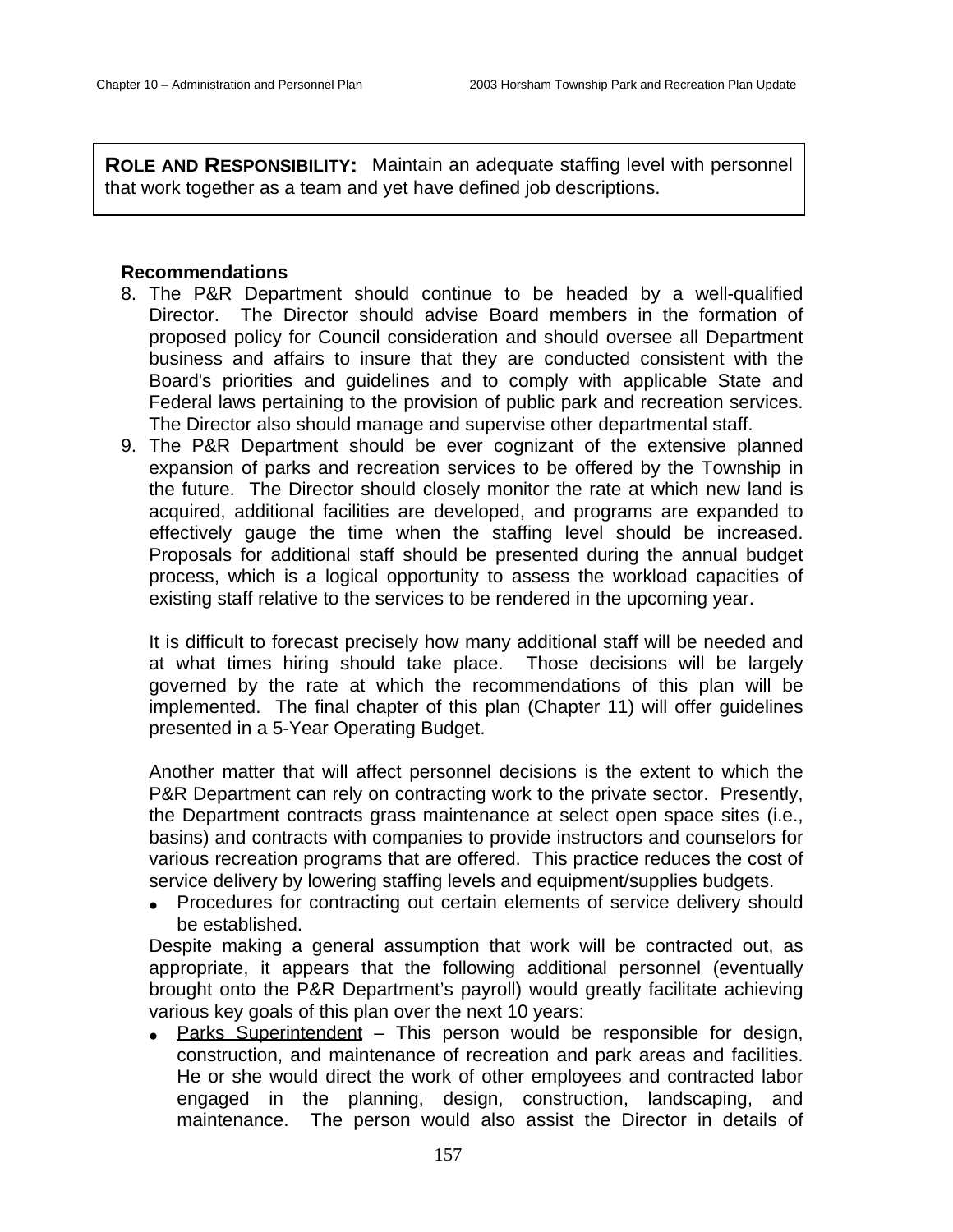administration, as appropriate.

- Program Personnel A part-time Recreation Program Coordinator would help the full-time coordinator organize, plan, schedule, and run programs. Instructors for specialized programs would be hired on a temporary and as-needed basis to direct and supervise short-term activities.
- Clerical Help Another clerical staff person would initially be hired on a part-time basis, but would eventually become full-time as demand warrants.
- Facility Attendants These persons would perform routine work involving a variety of manual, clerical, and leadership tasks at the Community Center. More than one person would be needed to cover all hours of operation of the center.
- Custodian As the Department becomes the owner of additional buildings, particularly those that may be opened to customers (i.e., restrooms, the Community Center, environmental education center), persons would be needed to keep them clean and orderly.
- 10. Volunteerism should serve as a means for the Township to provide services more cost efficiently. Persons willing to donate their assistance to help carry out the mission of the P&R Department should be welcomed. The energies and contributions from individual citizens and members of special interest groups, civic associations, and youth organizations can be used to carry out functions including park planning and design, development, programming, and administration/office tasks. In some instances, college faculty and students from parks and recreation, landscape architecture, planning, and engineering programs offer their specialized skills on a project basis for practical classroom training or in a working capacity as consultants or interns.
- 11. Increase communication and the flow of information between staff. Hold regular departmental coordination meetings to discuss workloads and assign tasks.
- 12. Manage staff so that they are motivated and technically skilled to provide the level of service expected from customers. Staff should be held accountable for achieving departmental goals and performance objectives.

**ROLE AND RESPONSIBILITY:** Operate the P&R Department using business-like practices with emphasis on good management, fiscal responsibility and serving customers efficiently.

- 13. The Department should insure the provision of a high degree of customerfriendly service:
	- Develop a model customer service philosophy and program that commits to real service orientation.
	- Provide customer service training for staff.
	- Provide all staff, particularly employees who are the first point of contact for customer service (i.e., administrative/clerical personnel) with ongoing,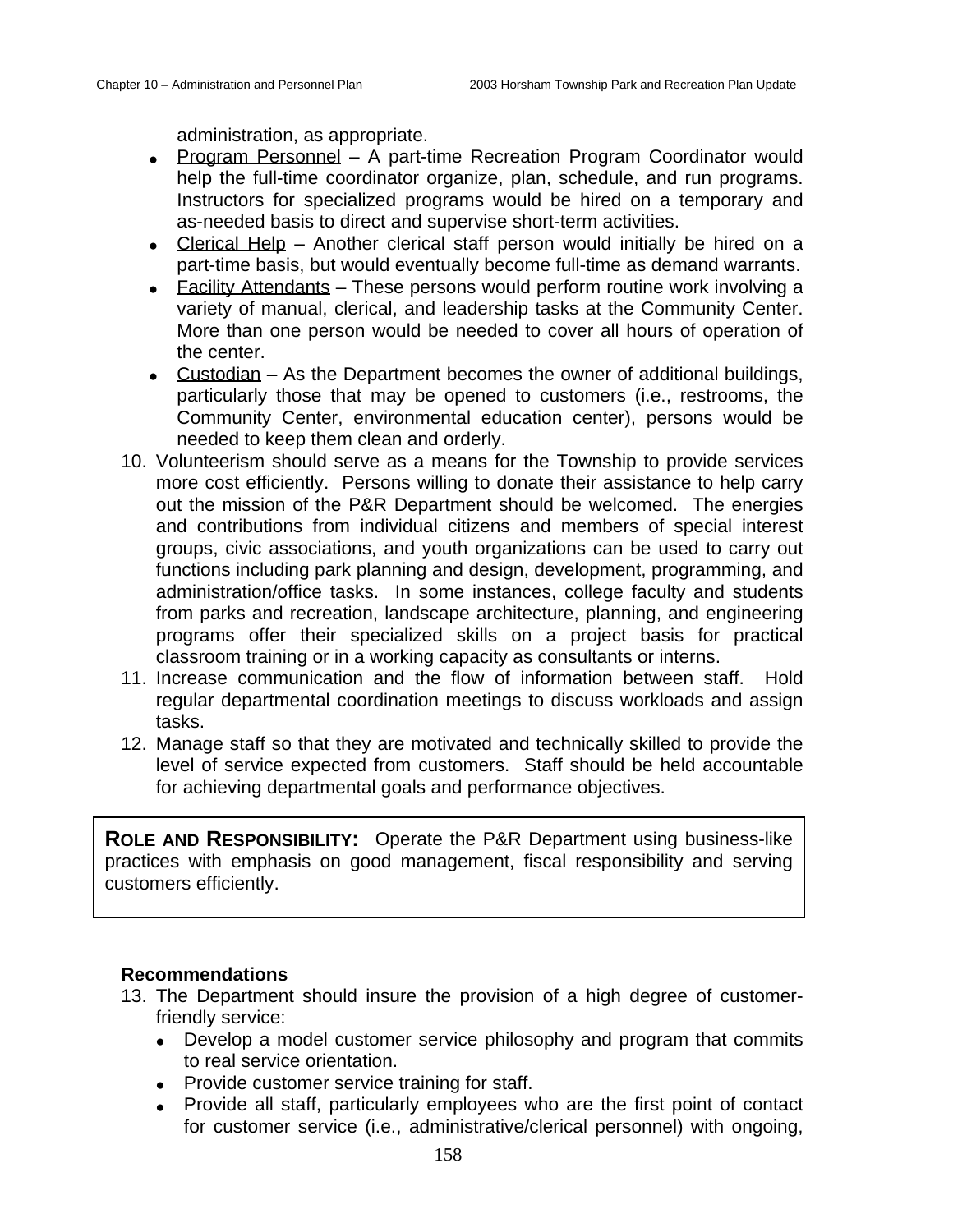current information about park projects, programs, and events to be better able to answer customers' questions.

- Create a tracking system to monitor customer service that includes postcontact evaluation and surveys.
- 14. Annual performance appraisals should be conducted within a positive framework to help employees grow through experience, develop new skills, and enhance their expertise.
- 15. Internal and external training should be provided for employees to fit their needs and professional career goals.
- 16. Modern business practices, including computer technology for scheduling activities, reservations, tracking program participation, budgeting, and financial management should be utilized to maximize efficiency.

**ROLE AND RESPONSIBILITY:** Build the local park and recreation constituency by expanding public outreach and announcing available services and benefits.

#### **Recommendations**

17. Since the likelihood of garnering public support for ongoing and enhanced services is greatest when customers know and understand the reasons behind them, the Township should improve communication and public information distribution.

**ROLE AND RESPONSIBILITY:** Respond efficiently to customer inquiries, complaints, and suggestions.

### **Recommendations**

- 18. In order to direct customers to the proper persons for various types of assistance, a list of staff members and contact information (i.e., phone number, e-mail address) for specific needs should be publicized on the website and in select printed materials from the department.
- 19. An efficient response system to customers should be developed.
	- The system should incorporate a means of tracking the nature of the inquiry, complaint, or suggestion.
	- The system should also provide a way to monitor the follow-up on each communication and to collect customer satisfaction feedback.

**ROLE AND RESPONSIBILITY:** Demonstrate effective use of resources by leveraging Township funds with outside funding strategies.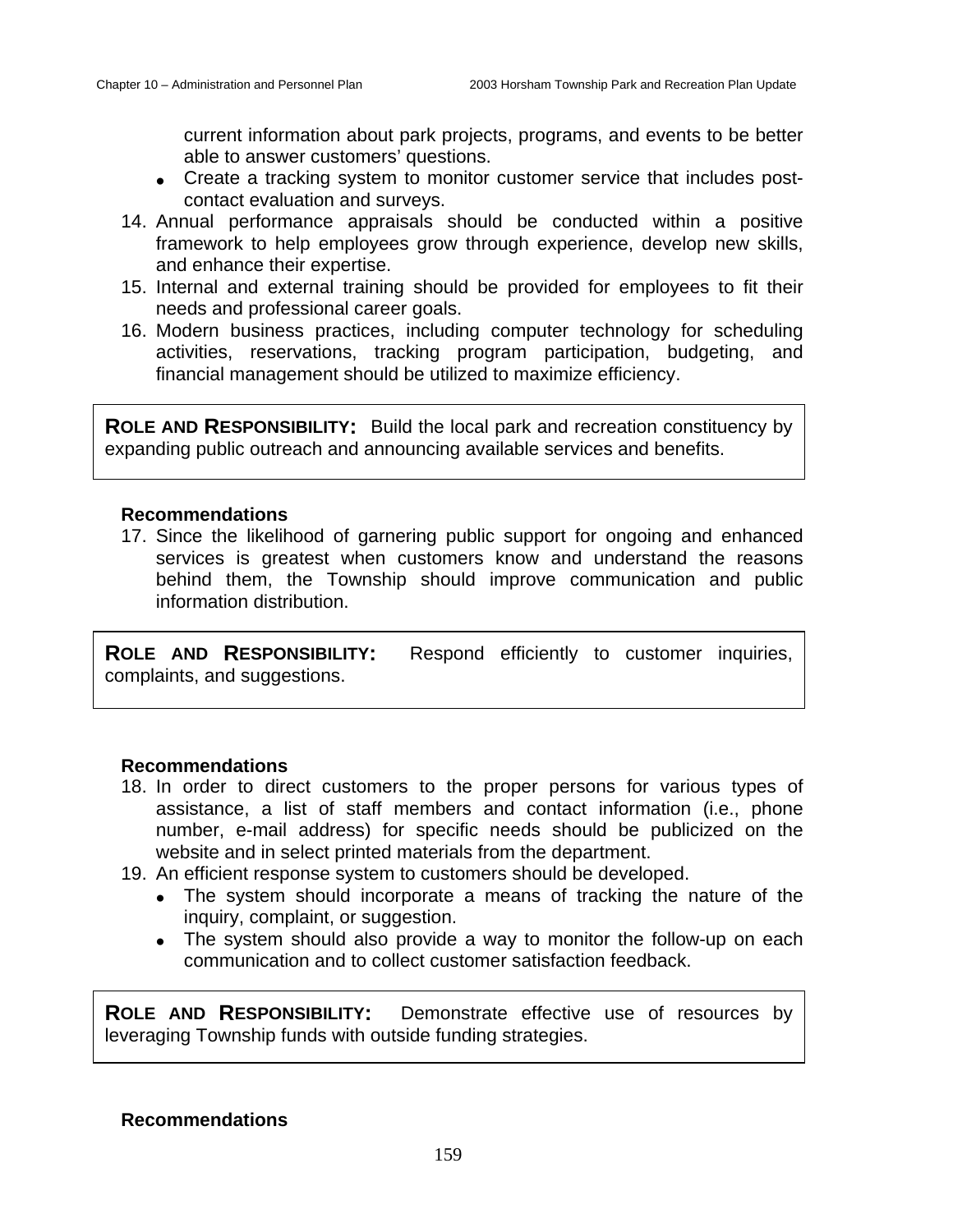- 20. The P&R Department should consider alternative funding sources to offset the municipal cost of delivering services.
	- Assess creative financing approaches and pursue them, as appropriate, to rely less on the Township's general funds for everything from planning, design engineering, land acquisition, park/facility development, programming, to administrative activities.
	- Aggressively seek grants.
	- Appeal to the philanthropic community for gifts and donations. Create a gift catalog that lists needed park improvements, facilities, and recreation equipment with prices so that donors can help out (and be recognized for financially supporting) the Department.
	- Create an earned income strategy to augment the operating budget through sponsorships and partnerships that are sensitive to community values and in conformance with departmental policies.
	- Consider leveraging the income potential of facilities, especially those that can be self-sustaining through user fees and memberships.

**ROLE AND RESPONSIBILITY:** Evaluate the effectiveness of services and programs on a regular basis by measuring customer satisfaction and benefits compared to costs.

- 21. The Department should develop a cost tracking system that analyzes the cost per participant for programs and per user for other services:
	- Acquire and use innovative computer programs for tracking revenue, expenditures, and all related costs, including staffing.
	- Ensure that staff is informed and accountable for revenue and expenditures.
- 22. Compare costs to the benefits provided to the customer and community.
	- Utilize customer responses obtained from satisfaction surveys to gauge the success of programs in conjunction with cost data.
- 23. Evaluate fees and adjust where appropriate:
	- Review program fees with respect to market rate (i.e., fees charge by other governments, non-profits, and private entities).
	- Review resident versus non-resident fees and use.
	- Strive to establish fee formulas that are based on true costs. Class fees should include a percentage to cover the indirect cost (i.e., utilities, administrative expenses, promotion, custodial fees, etc.) of providing the program.
	- Charge adequate fees to all organizations that use a facility for cost of rental and cleanup.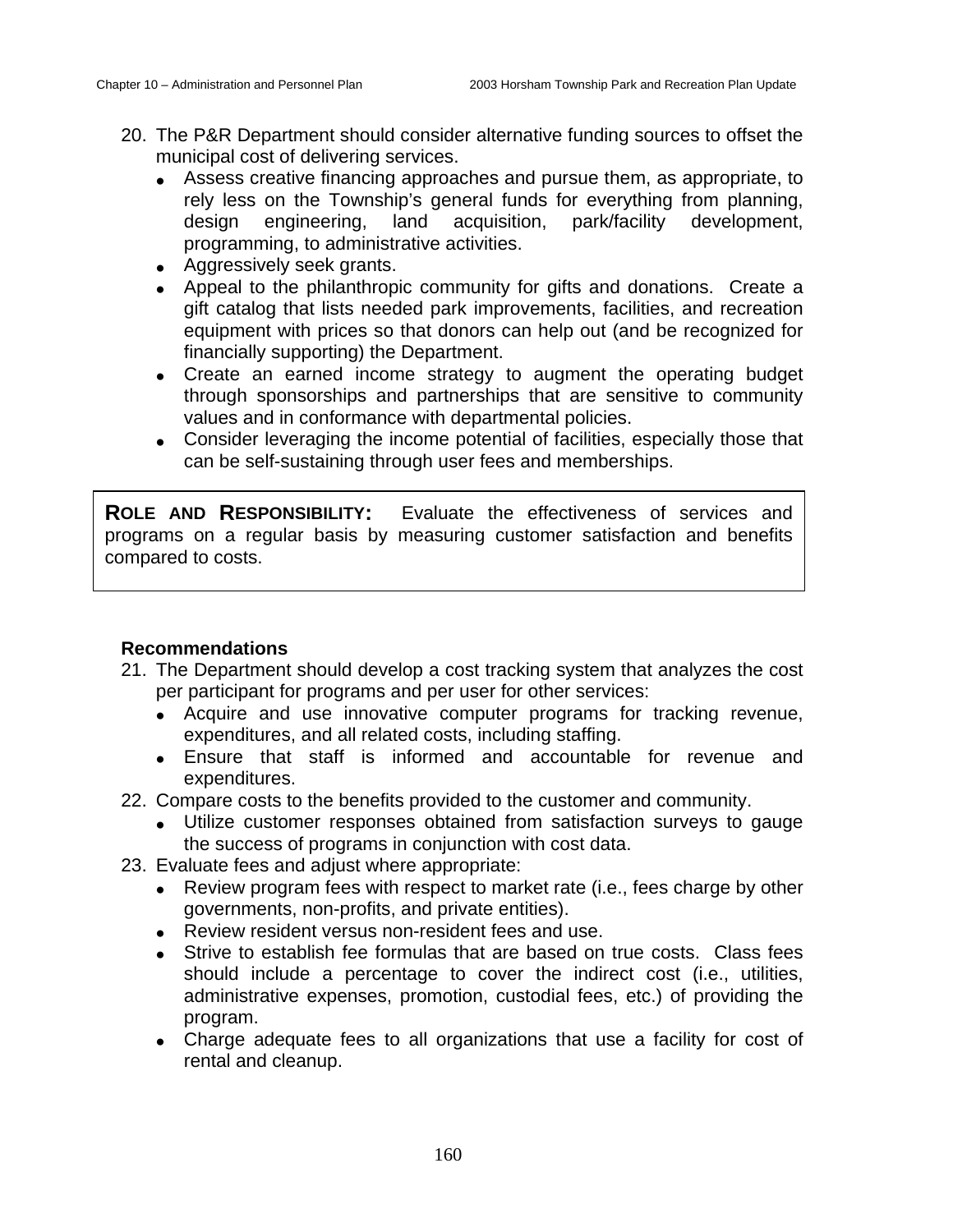**ROLE AND RESPONSIBILITY:** Evaluate management of services and facilities that are not cost-effective and explore whether partners can be used to improve efficiencies.

#### **Recommendations**

- 24. Use data from the cost tracking system and cost-benefit analysis to determine which programs will be supported as a basic service even if revenues are insufficient:
	- Consider undertaking a special planning study that investigates potential opportunities to achieve better management and cost control.
	- Consider the benefits of supplementing or replacing maintenance tasks to outside contractors, particularly elements of the work program that require technical training and skill, such as tree care and turf maintenance.
	- Consider adopt-a-park and adopt-a-facility programs as ways to augment P&R Department resources.

**ROLE AND RESPONSIBILITY:** Welcome partnerships and sponsorships.

### **Recommendations**

- 25. The P&R Department should meet with community groups and organizations to build relationships and establish supportive partnerships:
	- Host forums to encourage partnerships between the Township and the community in order to get projects done on time and on budget.
	- Apply consistent criteria and the highest standard of quality to P&R Department selection of partners.
	- Give preference to non-profits with the capacity to perform services.
	- Conduct ongoing evaluation of partners.
- 26. Enter into sponsorship agreements whereby the Township accepts monetary contributions in exchange for advertisements announcing that the cost of the park, facility, or program is subsidized by the sponsor.
- 27. Utilize neighborhood support for fundraising projects.

**ROLE AND RESPONSIBILITY:** Encourage volunteerism as a way to extend the programmatic efforts of the Township.

#### **Recommendations**

28. Educate staff about the value of volunteers, ways to encourage them, and the role of staff in facilitating their work.